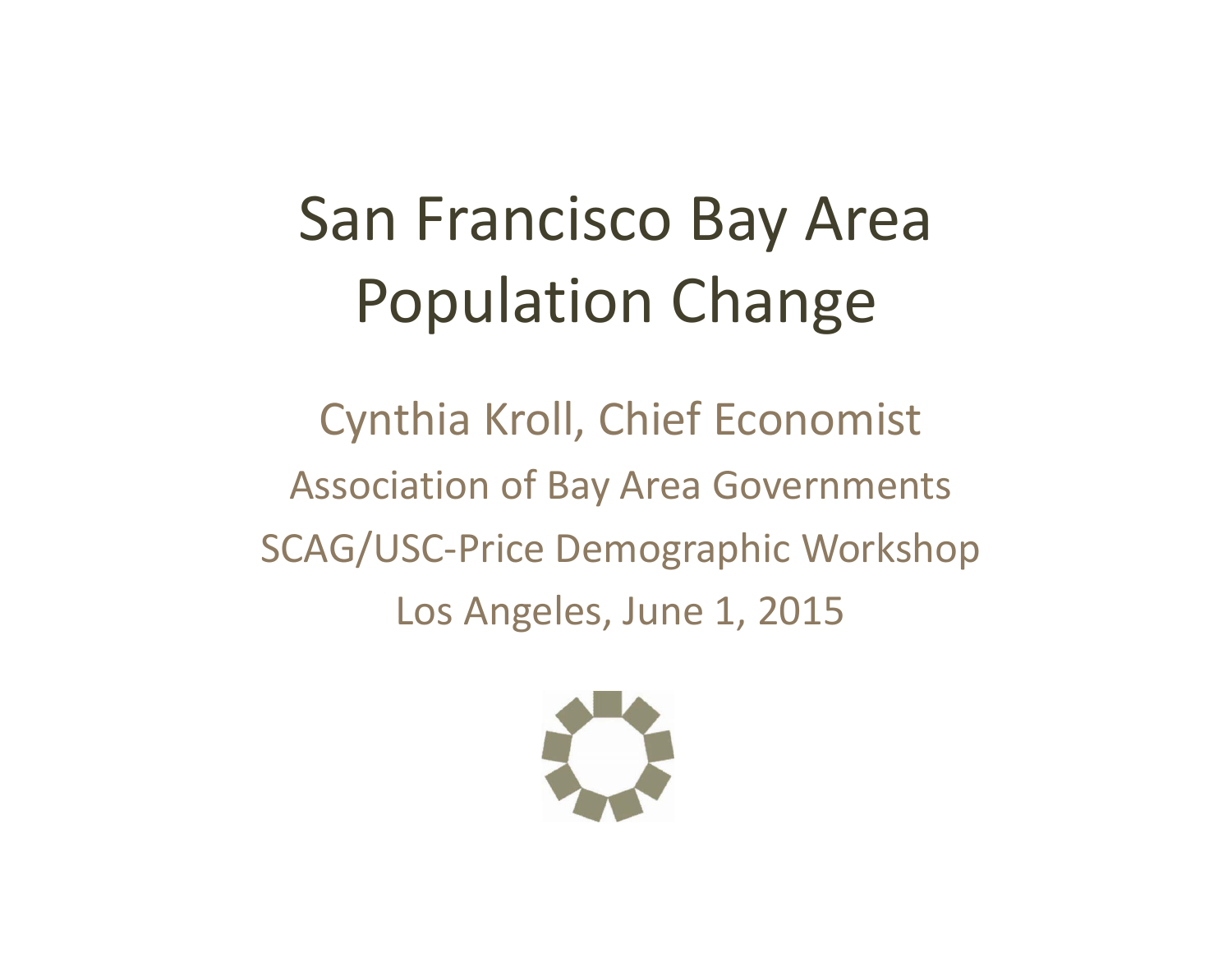### How Many People?

- 2 of the 15 fastest growing US cities are in the Bay Area, and 1 of the top 15 numerical gainers.
- Regionwide changes versus local changes, employment spurs people, impact of people.
- San Francisco's population is booming—is migration turning around?
- What if your county or jurisdiction doesn't *want* to grow? Who is moving into all of those houses?
- Which forces will shape the future? What balance will be reached between growth pressures and growth controls?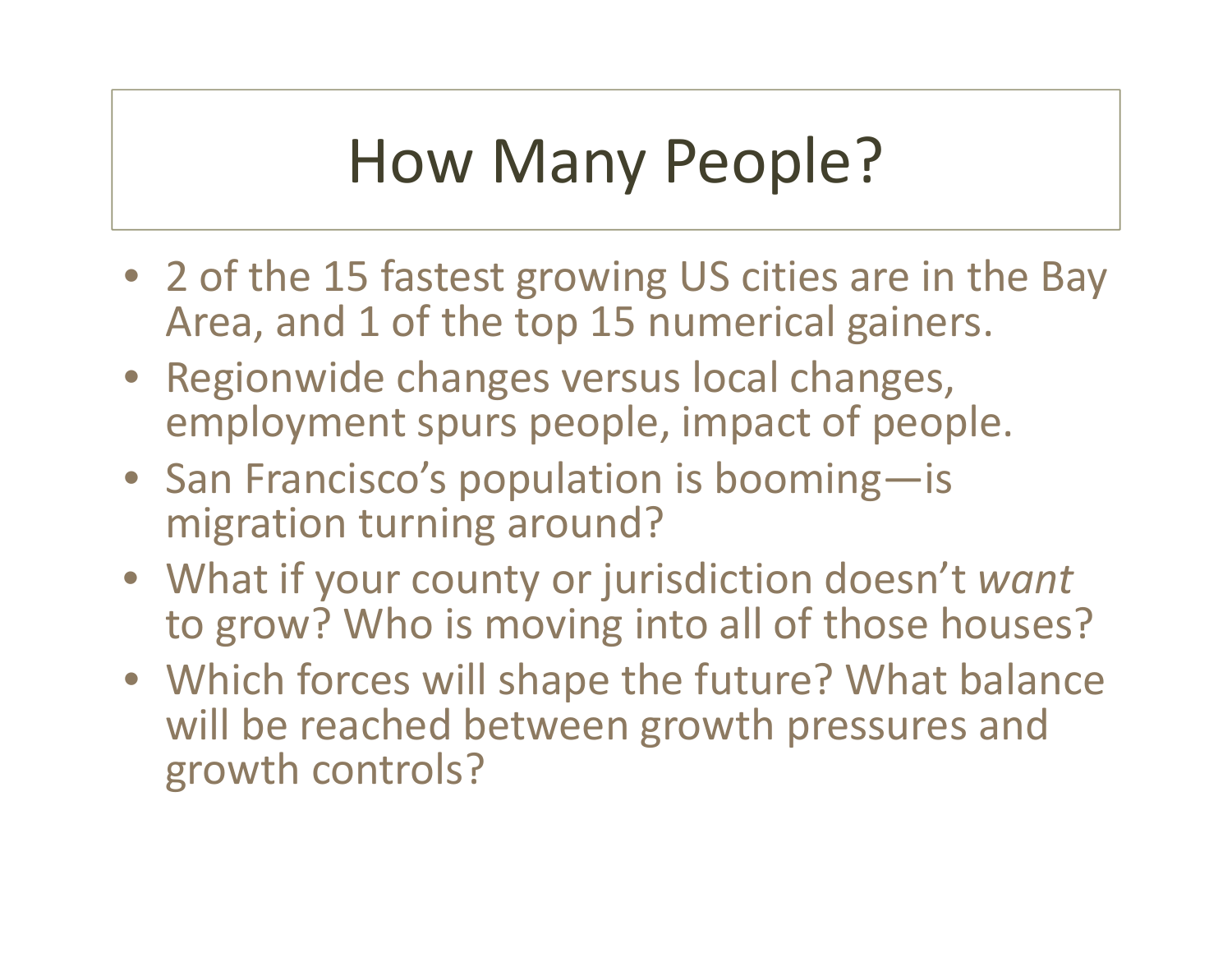## Intro to the San Francisco Bay Area

- 109 jurisdictions
- 7.4 million people
- 2.6 million households
- 3.6+ million jobs
- $\bullet$  Between 2010 and 2013/2014
	- jobs grew by 9.8%
	- population by 3.8%
	- $\mathcal{L}_{\mathcal{A}}$  housing stock by 1.4%.

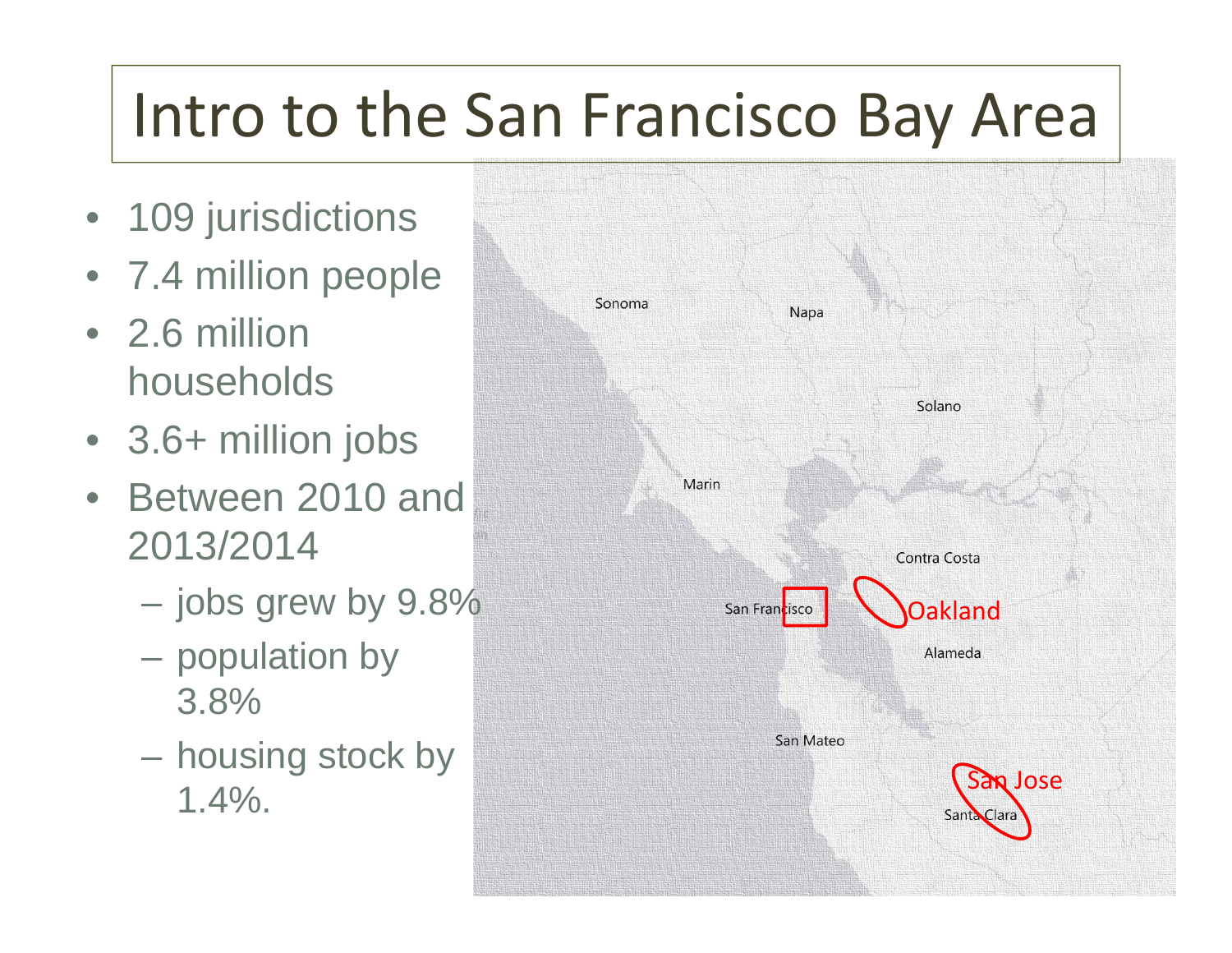### Bay Area Population Trends 1990‐2015



Source: ABAG from California Department of Finance E‐5 Series to January 2015.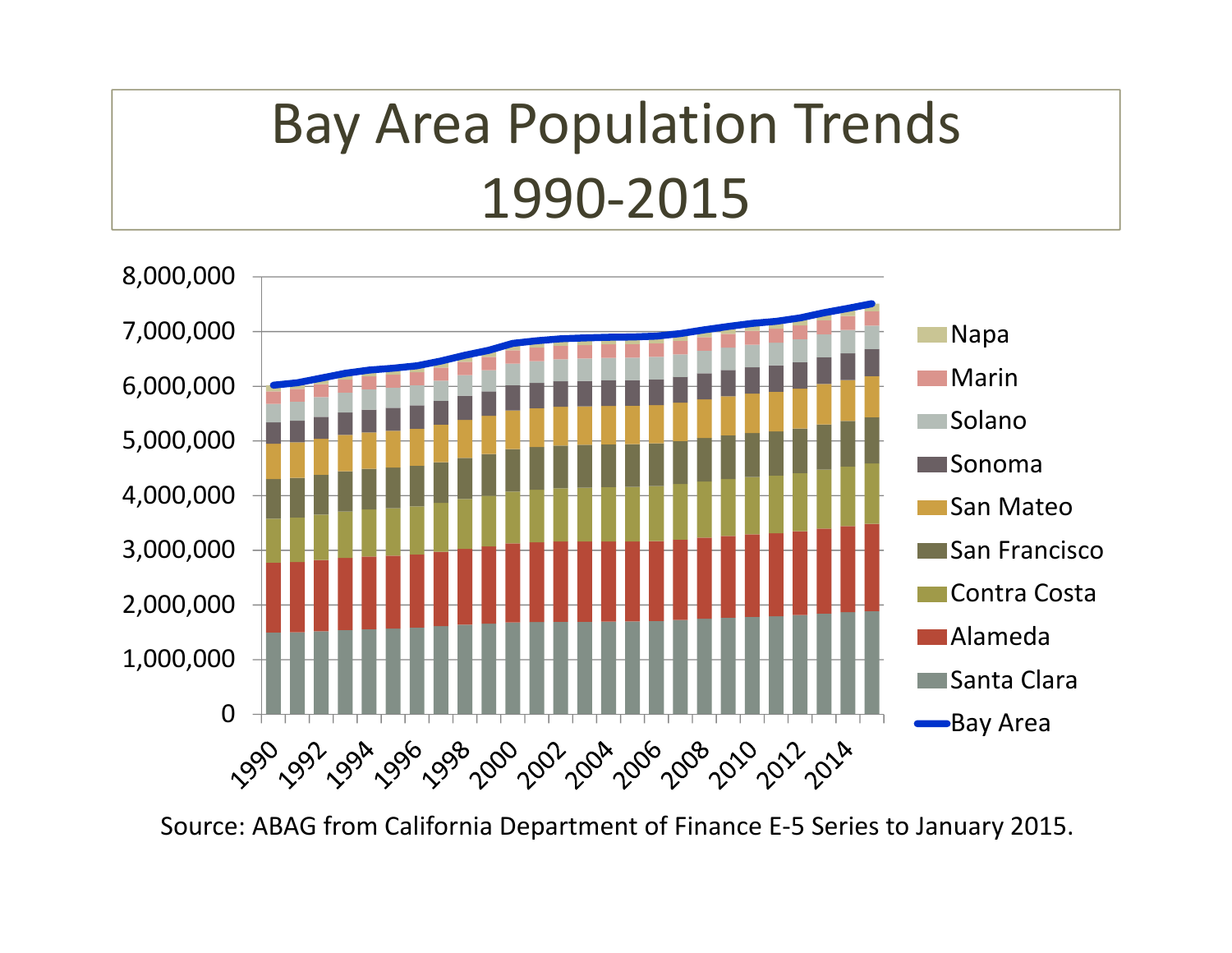### Across the Bay Area Population Shares Change Gradually



Source: ABAG from California Department of Finance E‐5 Series to January 2015.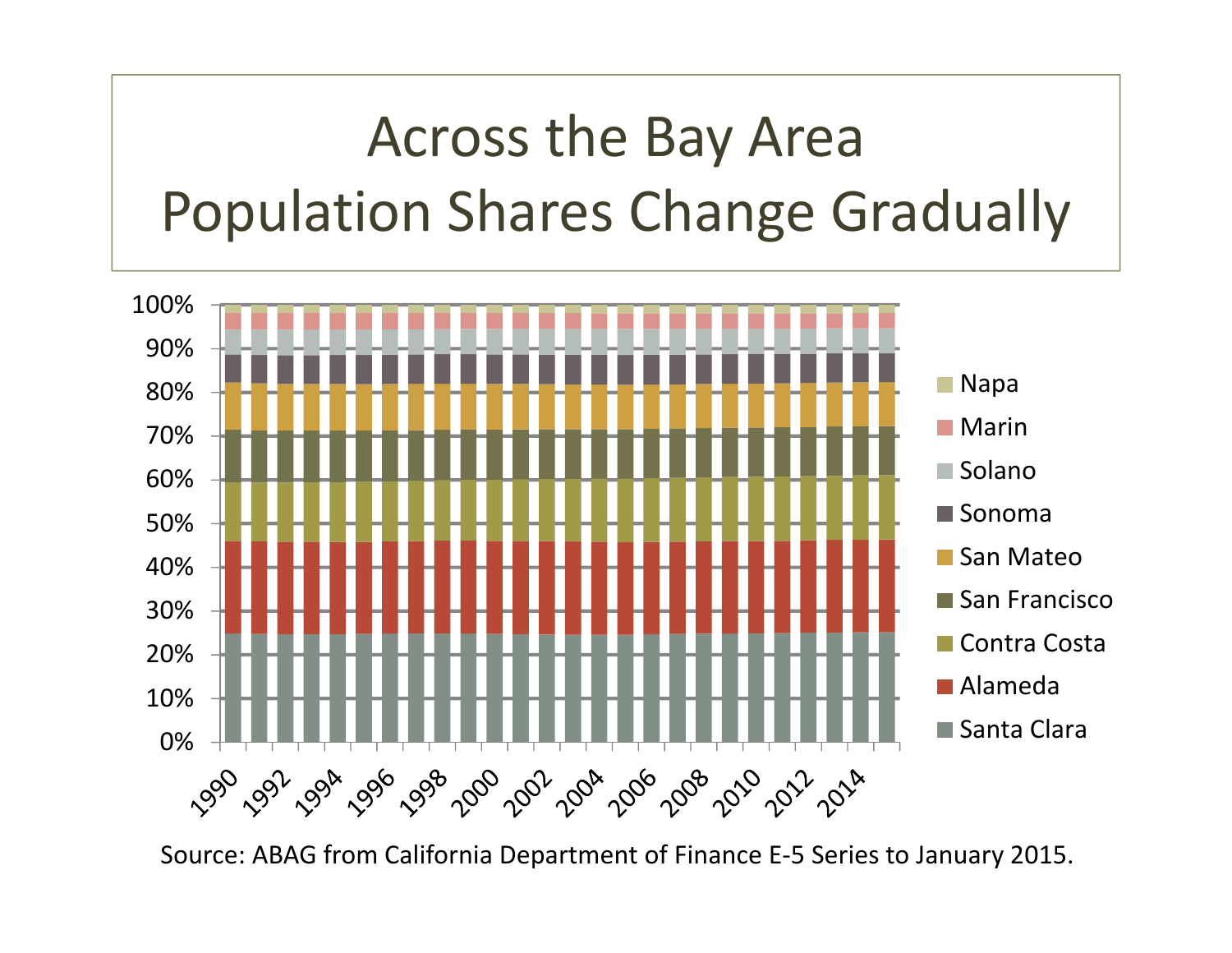### Population—Annual Rate of Change by County, Decade



Source: ABAG from California Department of Finance Table E‐5 series to January 2014.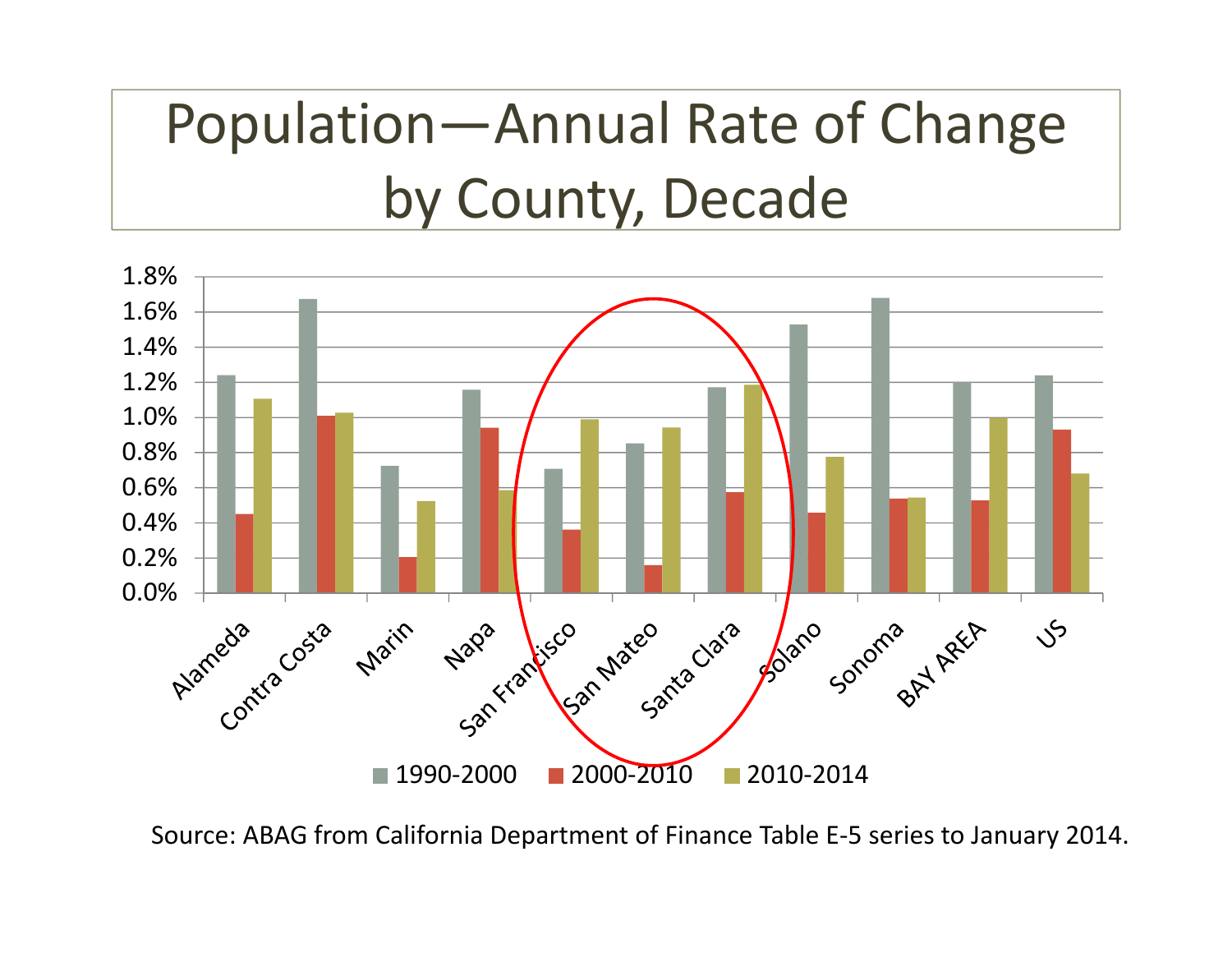#### Bay Area Components of Change California DOF Estimates



Source: ABAG from California Department of Finance Table E‐2 series.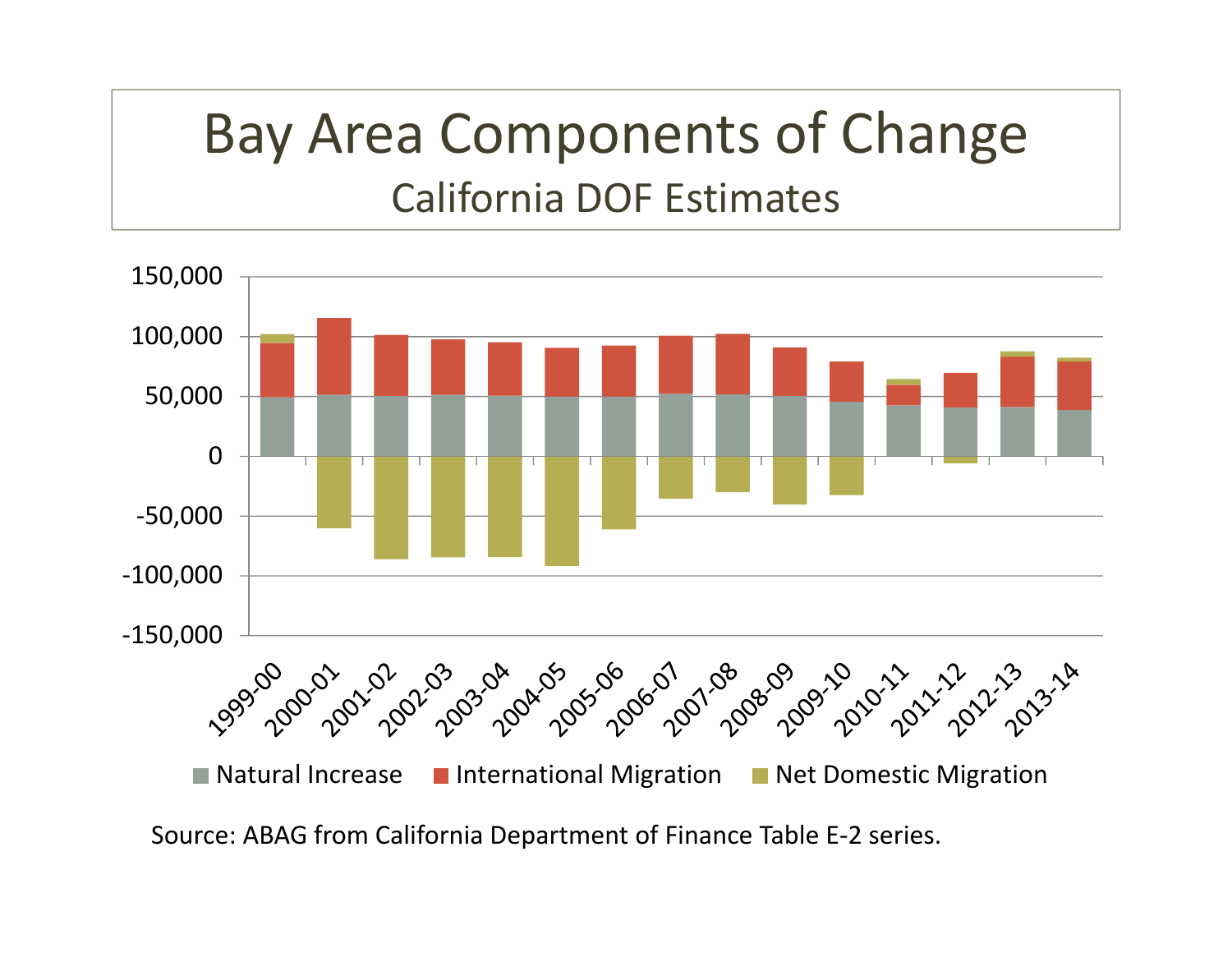### San Francisco Components of Change California DOF Estimates



Source: ABAG from California Department of Finance Table E‐2 series.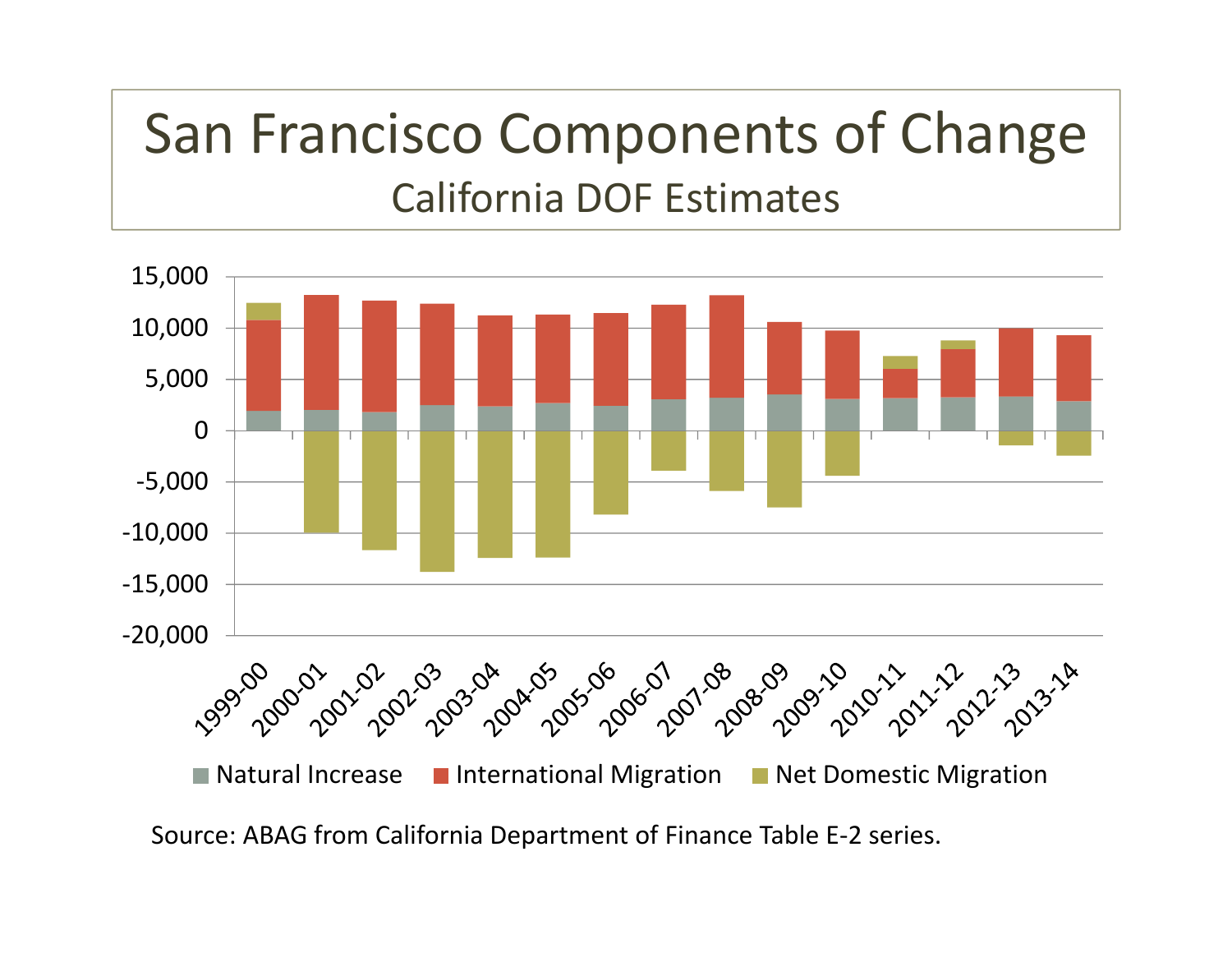#### Marin County Components of Change California DOF Estimates

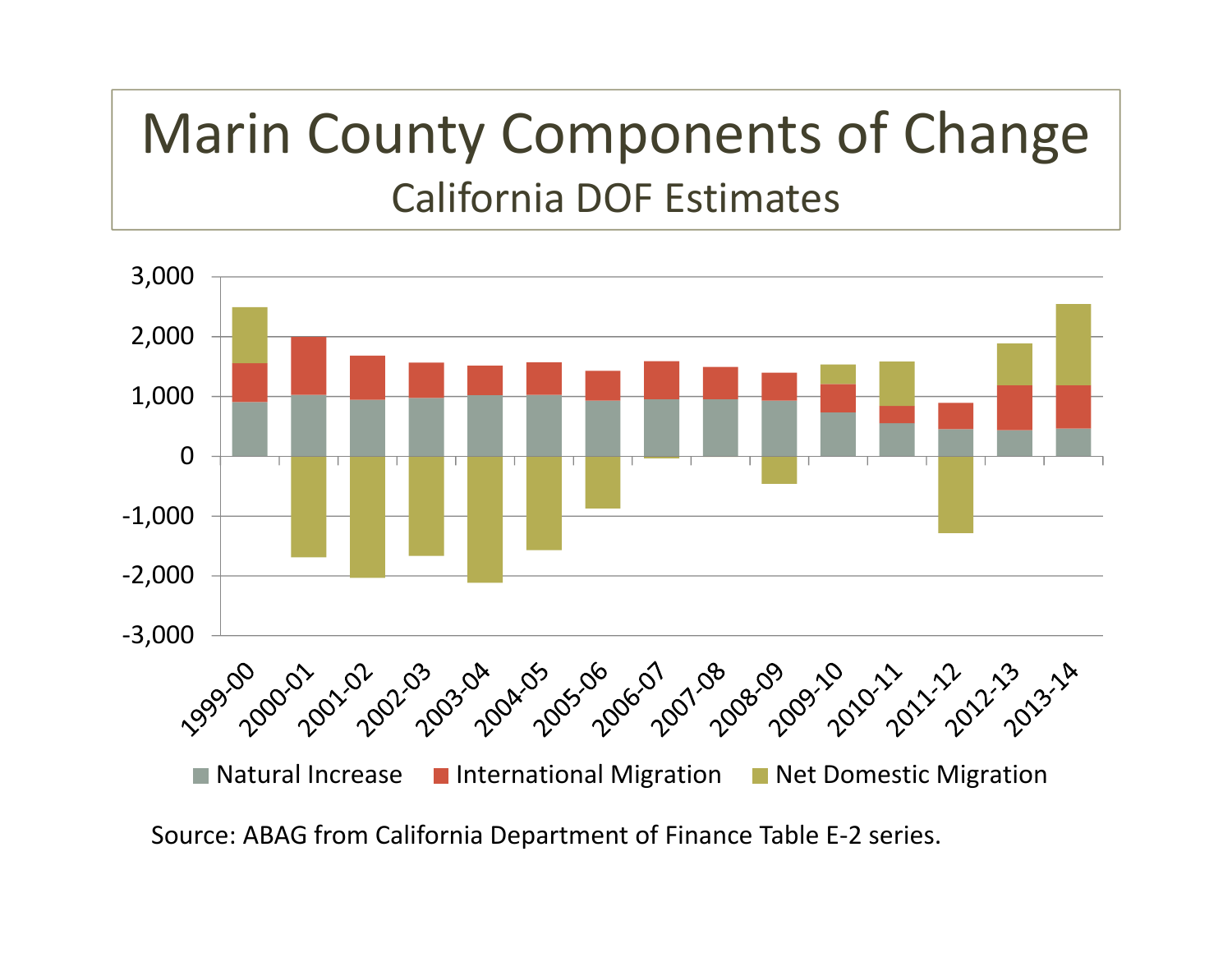#### Contra Costa Components of Change California DOF Estimates



Source: ABAG from California Department of Finance Table E‐2 series.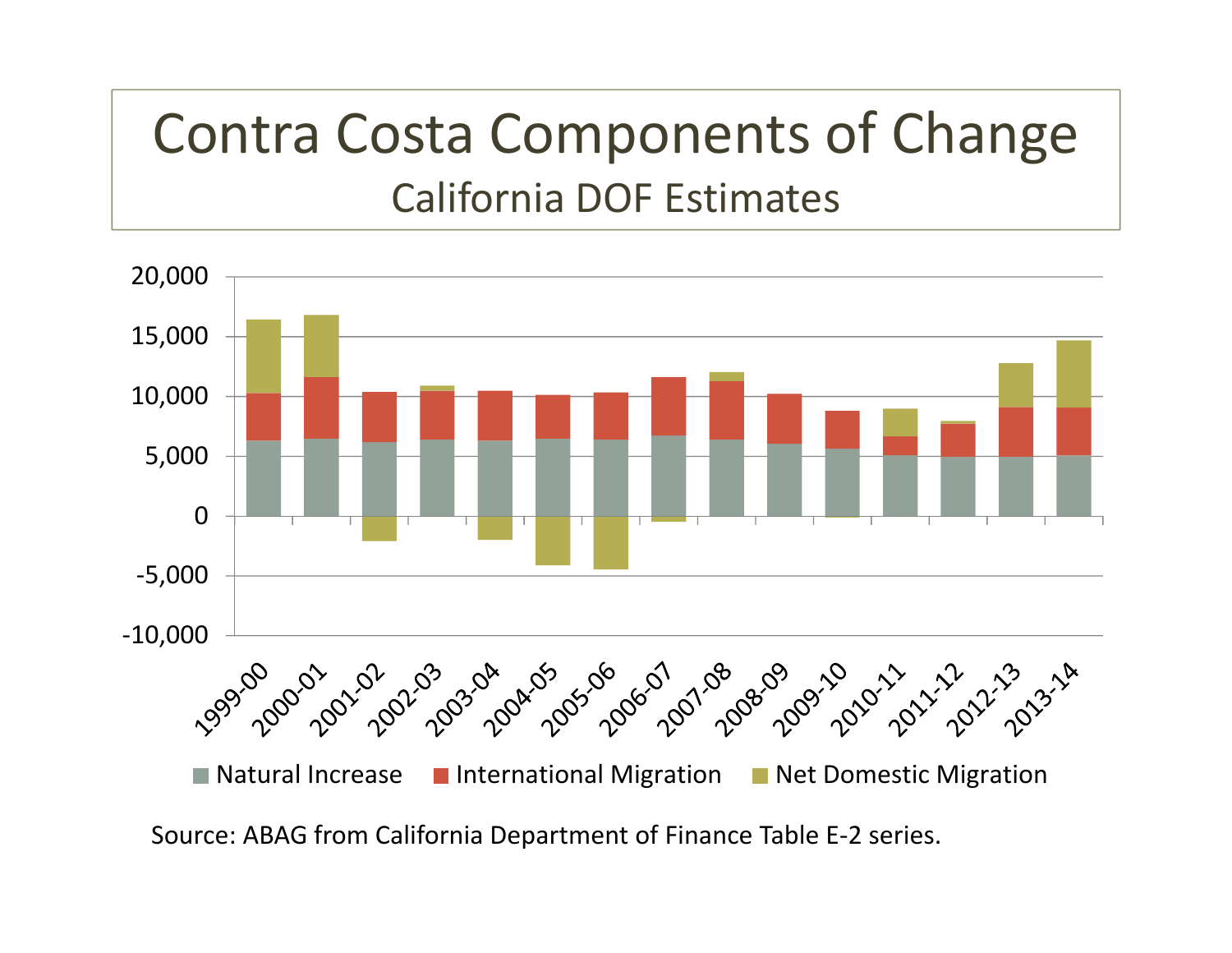#### Diversity is Happening Faster in Some Counties than Others



Source: ABAG from US Census ACS data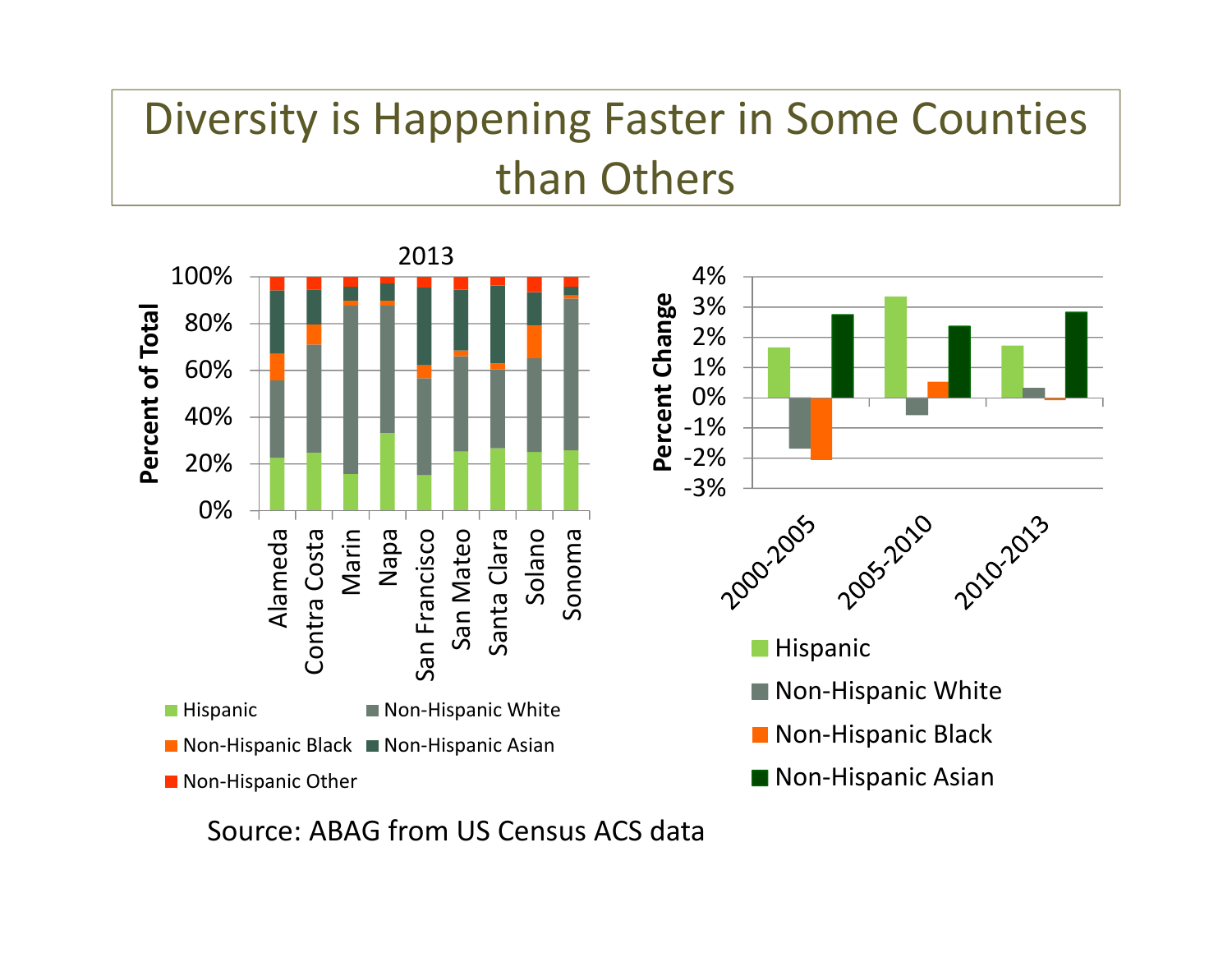### Getting Older—or Younger



#### Source: ABAG from US Census ACS data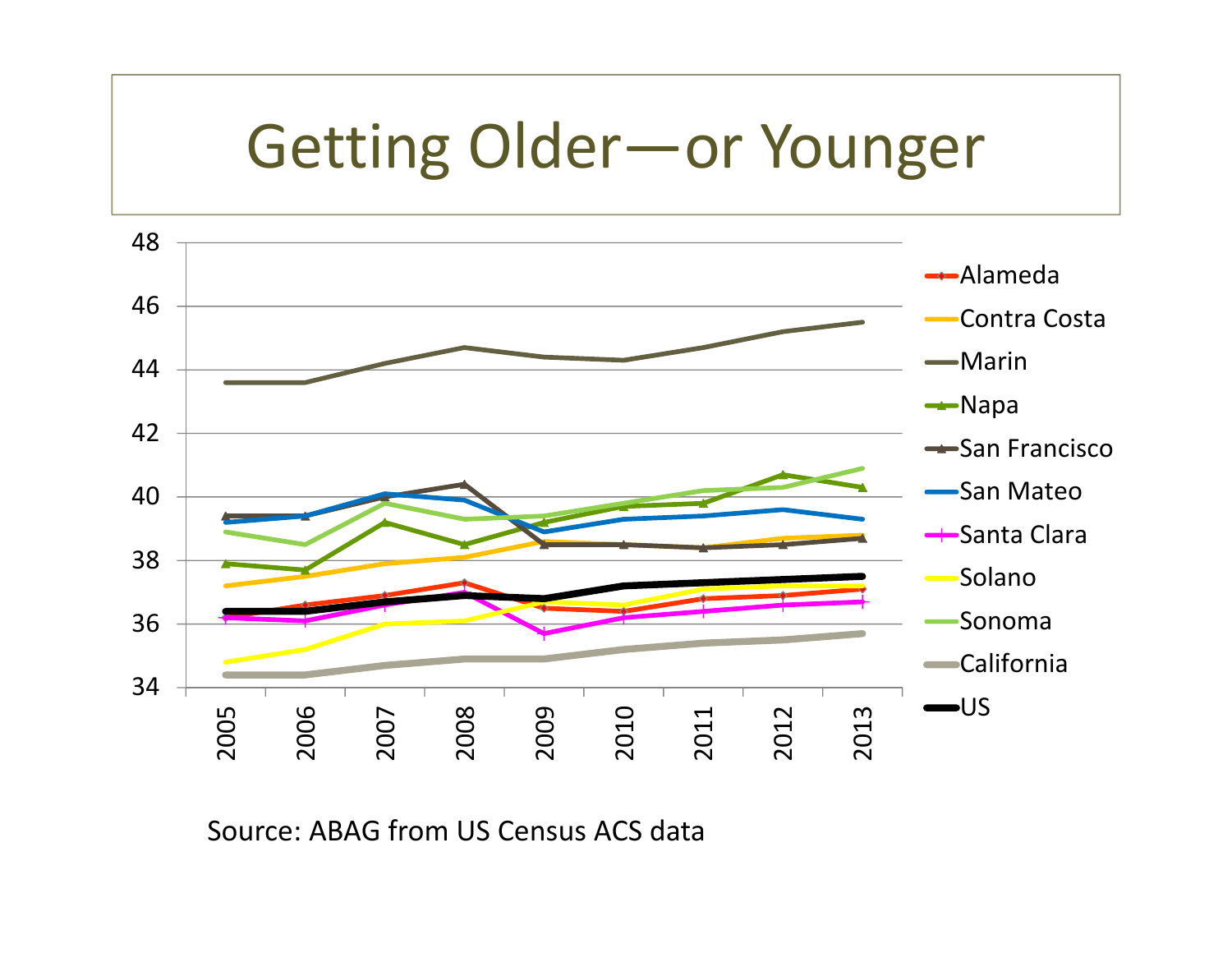#### In‐Migration is Up, Outmigration Down

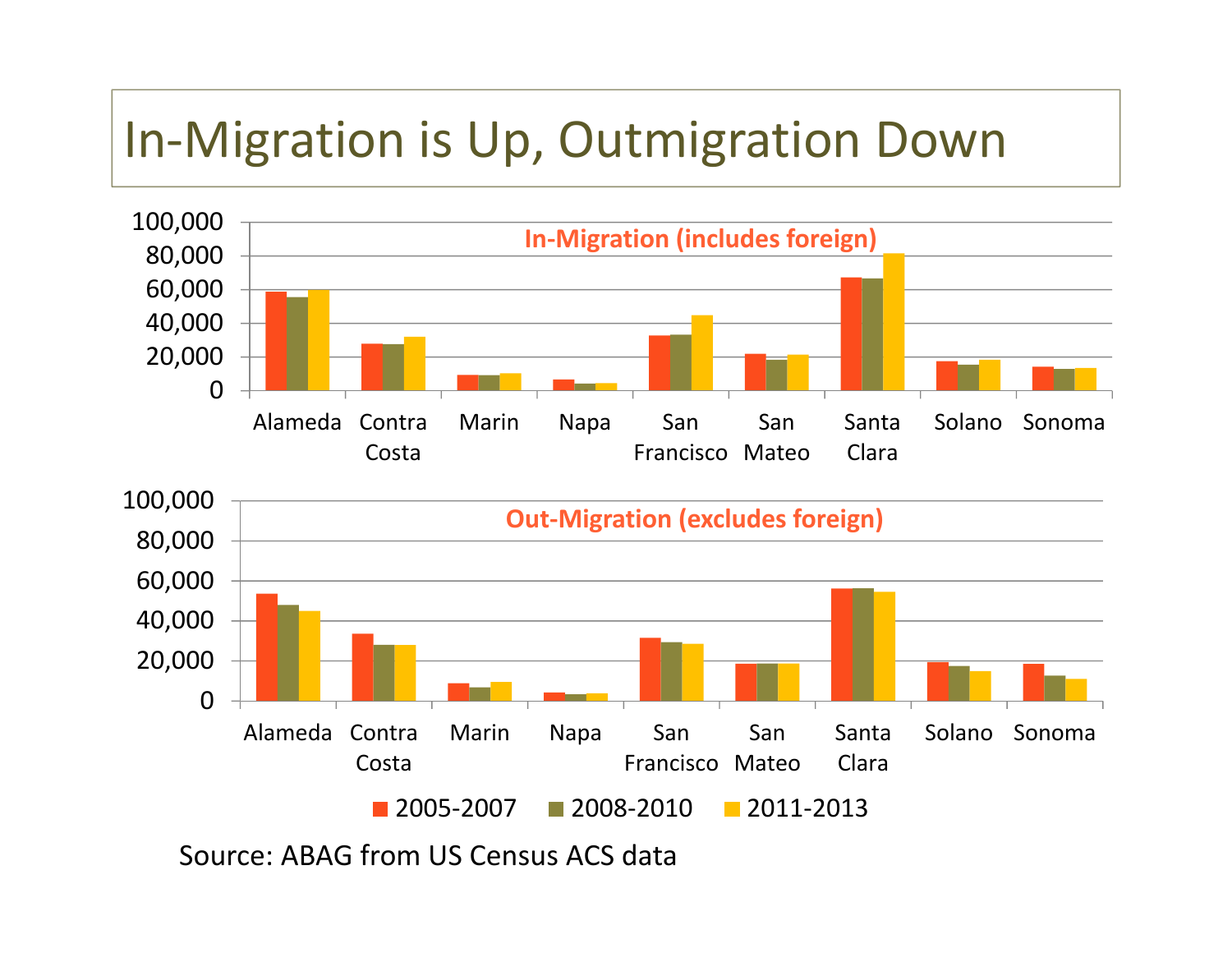#### 13% of Bay Area Population Had Moved Houses in the 2011‐2013 Period Here is Where They Went

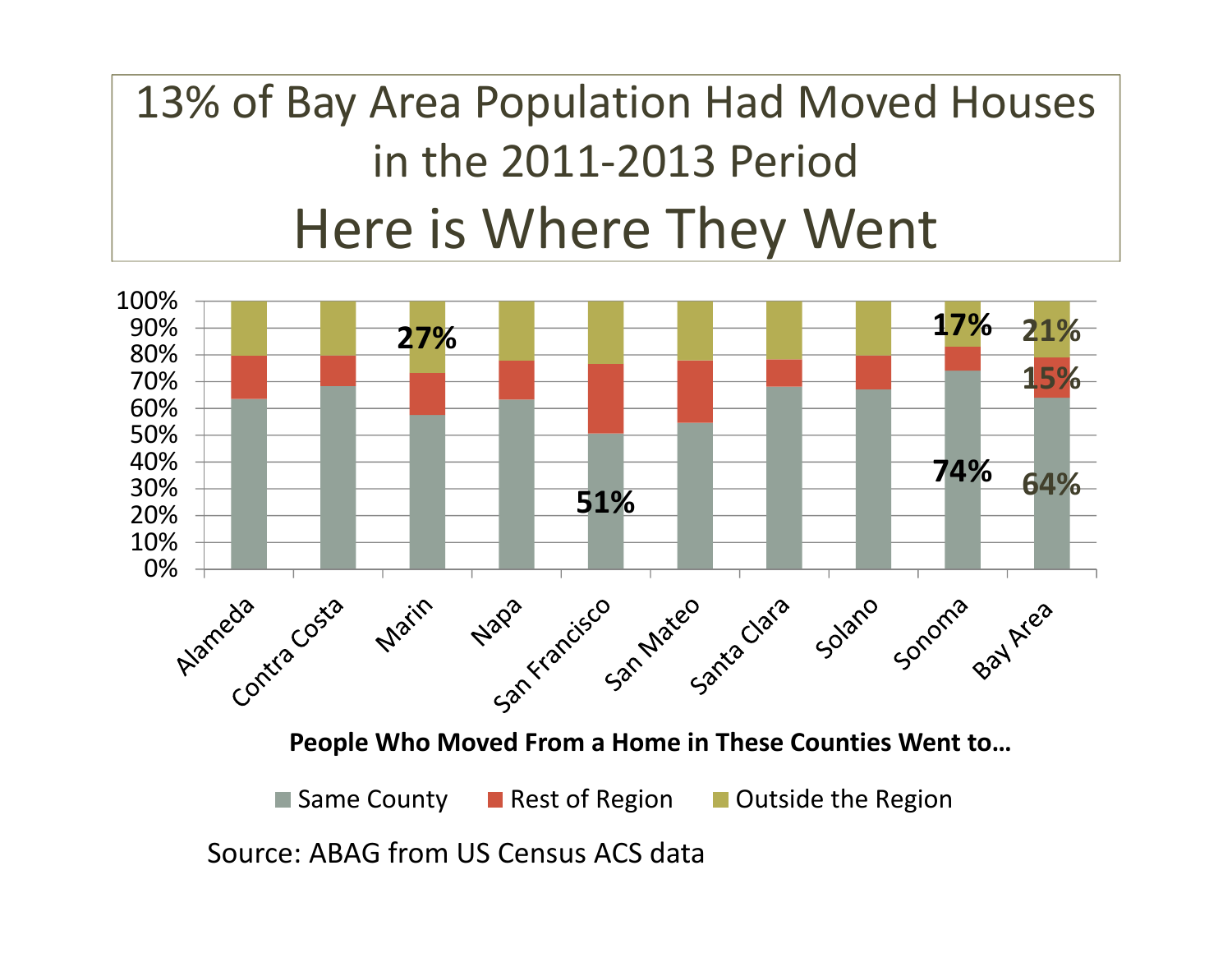Here is Where People Changing Homes Came from between 2011 and 2013



Source: ABAG from US Census ACS data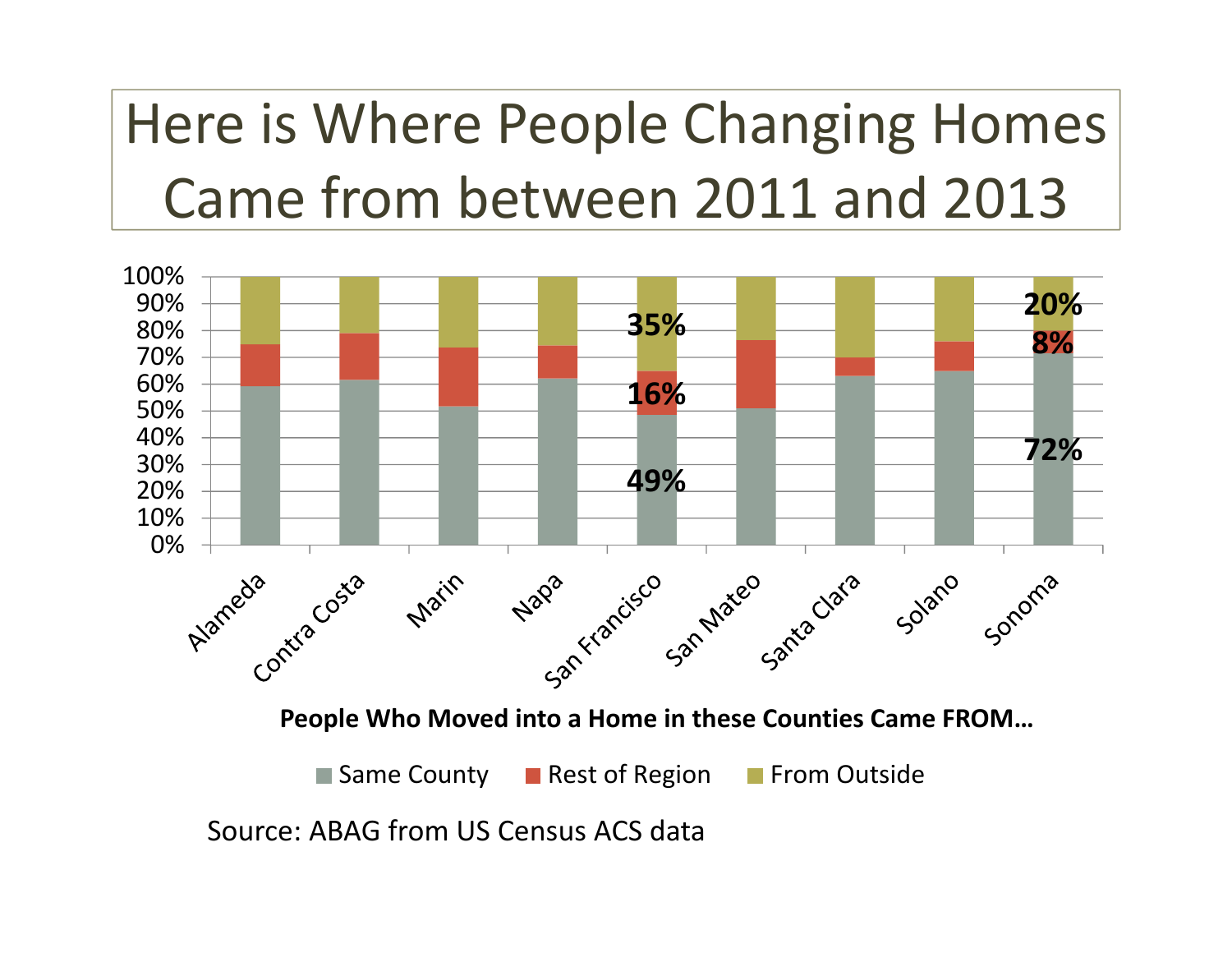The Marginal Change in Population in the Bay Area Tends to be Small—1% or Less



Source: ABAG from Pitkin‐Myers analysis and preliminary forecast.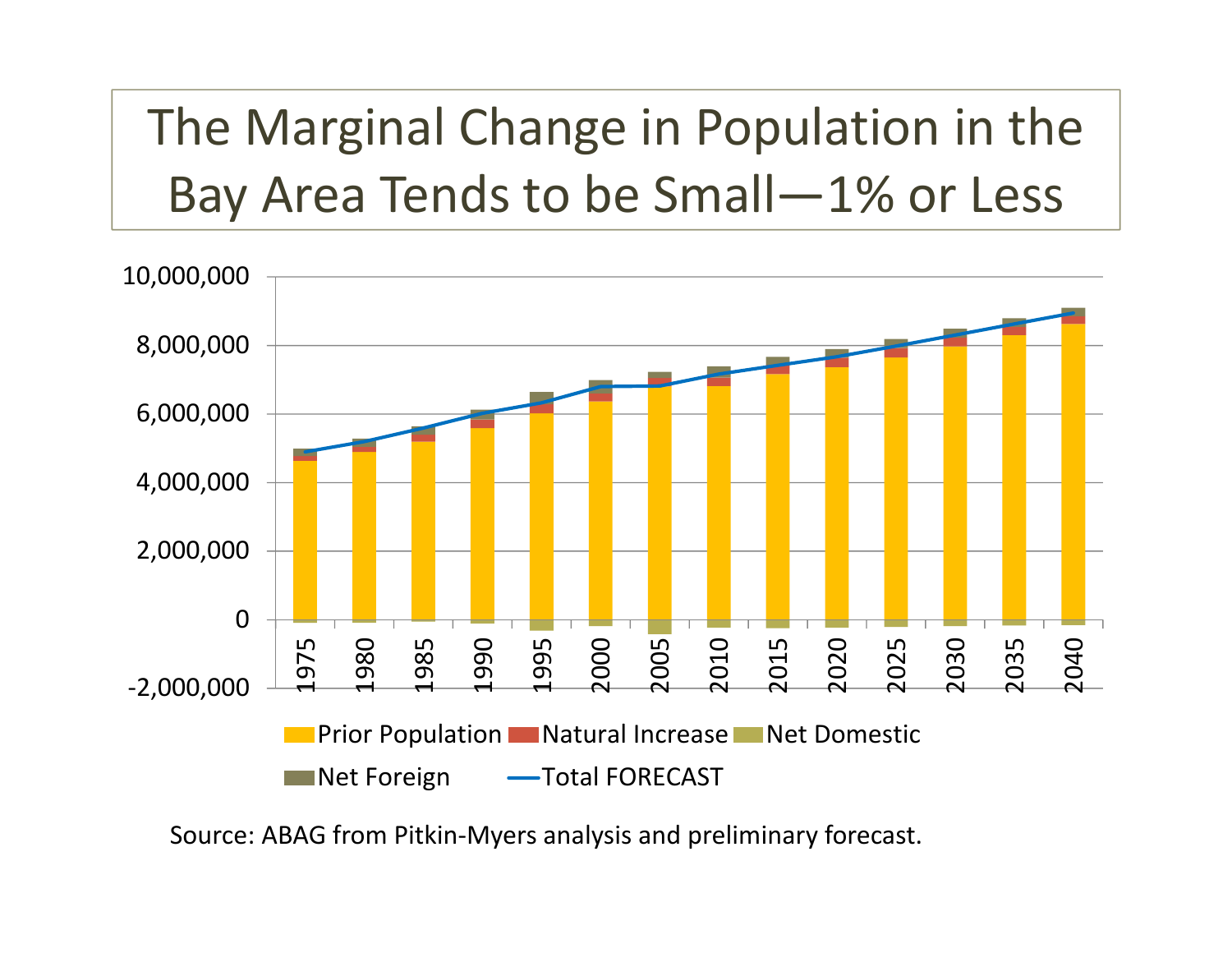### Bay Area Population Forecasts Have Come Close



Source: ABAG from *Projections* series and California Department of Finance.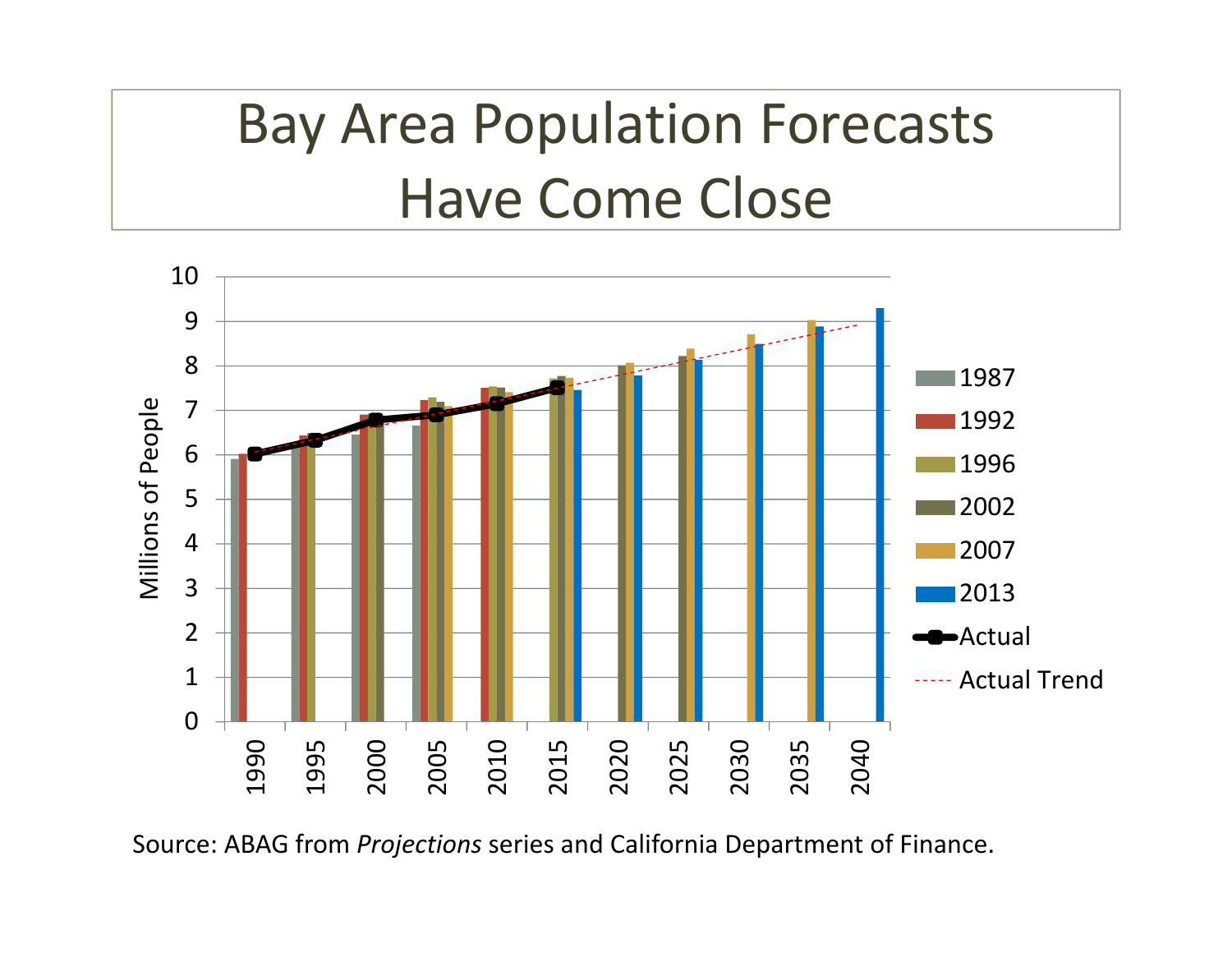### Bay Area Employment Forecasts are Harder



Source: ABAG from *Projections* series and BLS data.

\* ABAG adjusted BLS to include proprietors and self employed. 2015 data is 10/2014.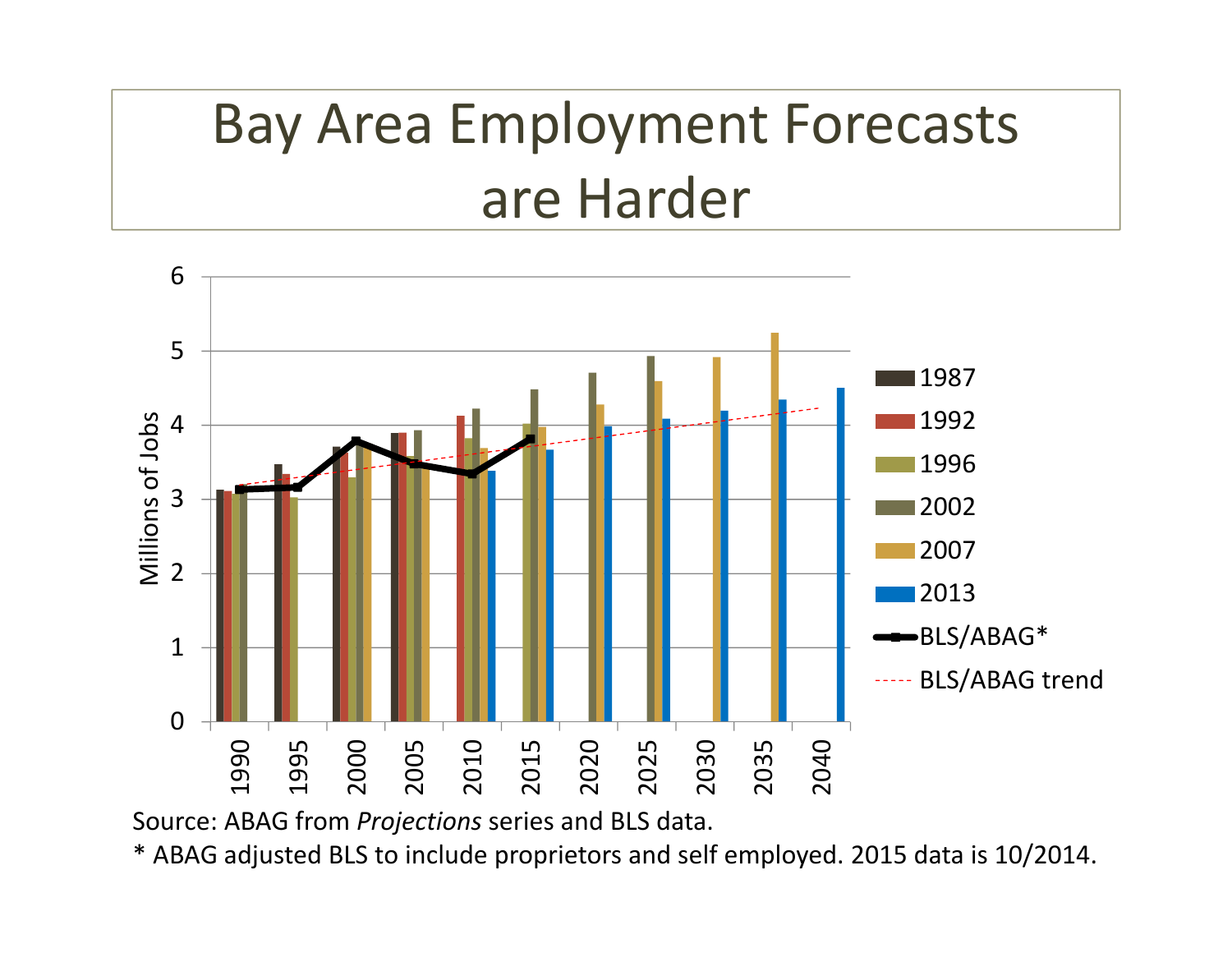County Forecasts Reflect Market, Policy 2015 Population Forecasts vs DOF Estimate



Source: ABAG from *Projections* series and California Department of Finance.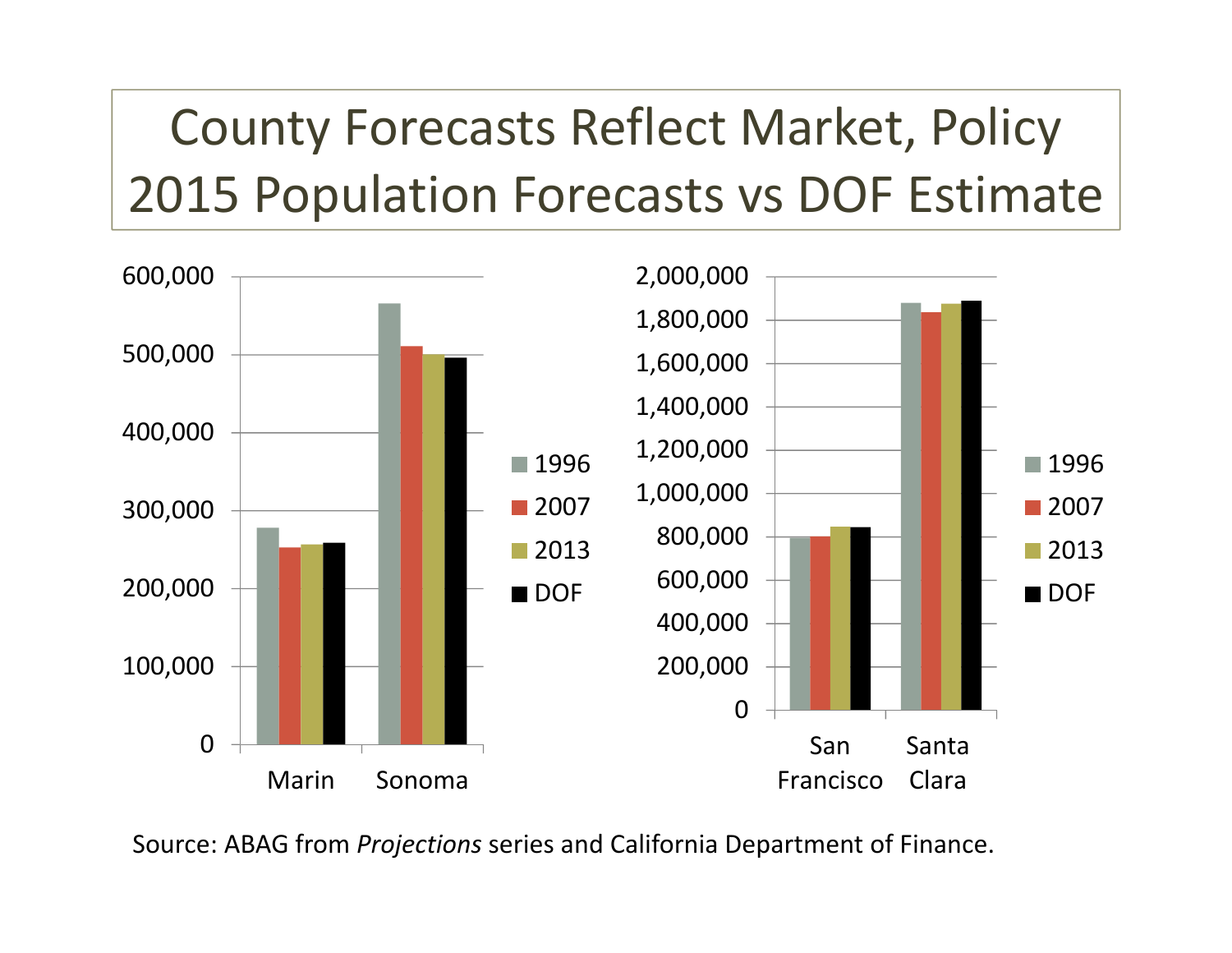### Critical Questions for the Forecast

- Will mortality rate of 85+ population decline?
- Will "young," "mature," and older seniors age in place, live with children, move to apartments?
- How will county population change as baby boomers sell their single family homes to new families?
- Will the economic surge continue, drawing in <sup>a</sup> global young workforce?
- Are millennials who have moved to the Bay Area there for the long haul; are their long‐term preferences "different?" [urban living, fewer cars]
- Will changes in regional policy lead to greater housing growth, allowing more jobs and population? Can the infrastructure handle growth?